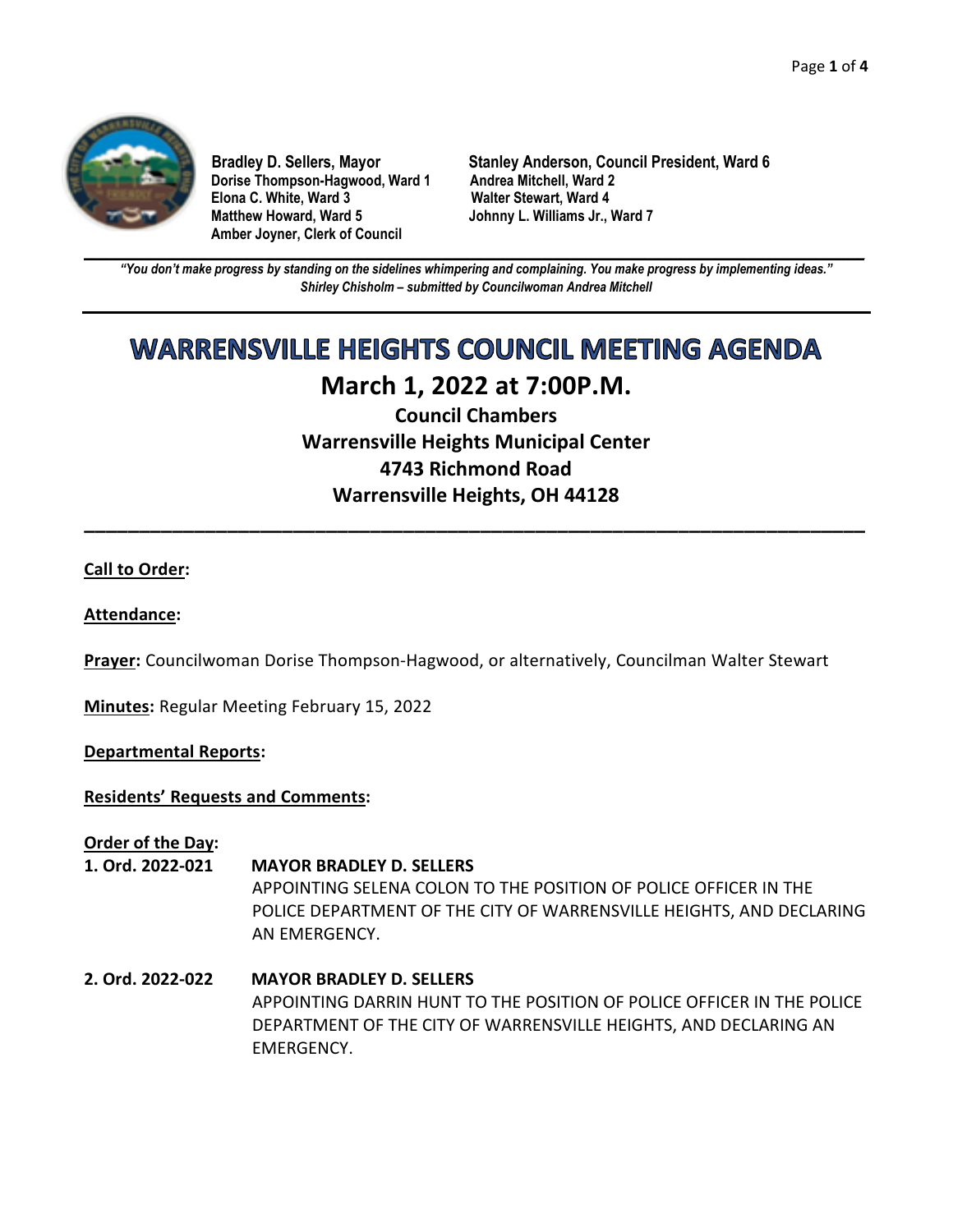- **3. Ord. 2022-023 MAYOR BRADLEY D. SELLERS** APPOINTING ERIC CVANCIGER TO THE POSITION OF POLICE OFFICER IN THE POLICE DEPARTMENT OF THE CITY OF WARRENSVILLE HEIGHTS, AND DECLARING AN EMERGENCY.
- **4. Ord. 2022-024 COUNCILMAN MATTHEW HOWARD (PLANNING COMMISSION CHAIR)** ACCEPTING THE RECOMMENDATION OF THE PLANNING COMMISSION TO APPROVE THE APPLICATION OF DUSHAN BOUCHECK OF ONYX CREATIVE, INC., REPRESENTING JLP-HARVARD PARK LLC, FOR EXTERIOR MODICATIONS CONVERTING THE FORMER BED BATH AND BEYOND TO ULTA BEAUTY AND HOMEGOODS AND THE INSTALLATION OF PERMANENT AND TEMPORARY SIGNAGE LOCATED AT 4031-4033 RICHMOND ROAD, WARRENSVILLE HEIGHTS, OHIO, 44122, PPN 763-33-002.
- **5. Ord. 2022-025 COUNCILMAN MATTHEW HOWARD (PLANNING COMMISSION CHAIR)** ACCEPTING THE RECOMMENDATION OF THE PLANNING COMMISSION TO APPROVE THE APPLICATION OF ISHMAEL MARTIN OF YRM CORP, REPRESENTING G & M INVESTMENTS LLC, FOR THE CONSTRUCTION OF A SINGLE FAMILY HOME LOCATED AT 22711 VERA STREET, WARRENSVILLE HEIGHTS, OHIO, 44128, PPN 763-10-040.
- **6. Ord. 2022-026 COUNCILMAN MATTHEW HOWARD (PLANNING COMMISSION CHAIR)** ACCEPTING THE RECOMMENDATION OF THE PLANNING COMMISSION TO APPROVE THE APPLICATION OF ISHMAEL MARTIN OF YRM CORP, REPRESENTING THE SAME, FOR THE CONSTRUCTION OF A SINGLE FAMILY HOME LOCATED AT 19225 SUNSET DRIVE, WARRENSVILLE HEIGHTS, OHIO, 44122, PPN 761-05-058.
- **7. Ord. 2022-027 CITY COUNCIL** AUTHORIZING THE MAYOR TO ENTER INTO A PROFESSIONAL SERVICES AGREEMENT WITH SE BLUEPRINT, INC. TO SCAN, DIGITIZE AND STORE THE CITY COUNCIL'S LEGISLATION AND MEETING MINUTES IN CLOUD BASED SOFTWARE FOR A PERIOD OF ONE (1) YEAR, AND DECLARING AN EMERGENCY.
- **8. Res. 2022-011 COUNCIL PRESIDENT STANLEY ANDERSON** AMENDING RESOLUTION NUMBER 2022-001 IN ORDER TO REVISE THE CITY COUNCIL'S COMMITTEE ASSIGNMENTS FOR THE CALENDAR YEAR OF 2022, AND DECLARING AN EMERGENCY.
- **9. Ord. 2022-028 MAYOR BRADLEY D. SELLERS** AMENDING ORDINANCE NUMBER 2019-032 IN ORDER TO REVISE THE CITY OF WARRENSVILLE HEIGHTS CREDIT CARD POLICY AND PROCEDURES TO UPDATE THE LIST OF AUTHORIZED EMPLOYEES AND THE NAME OF THE POLICY.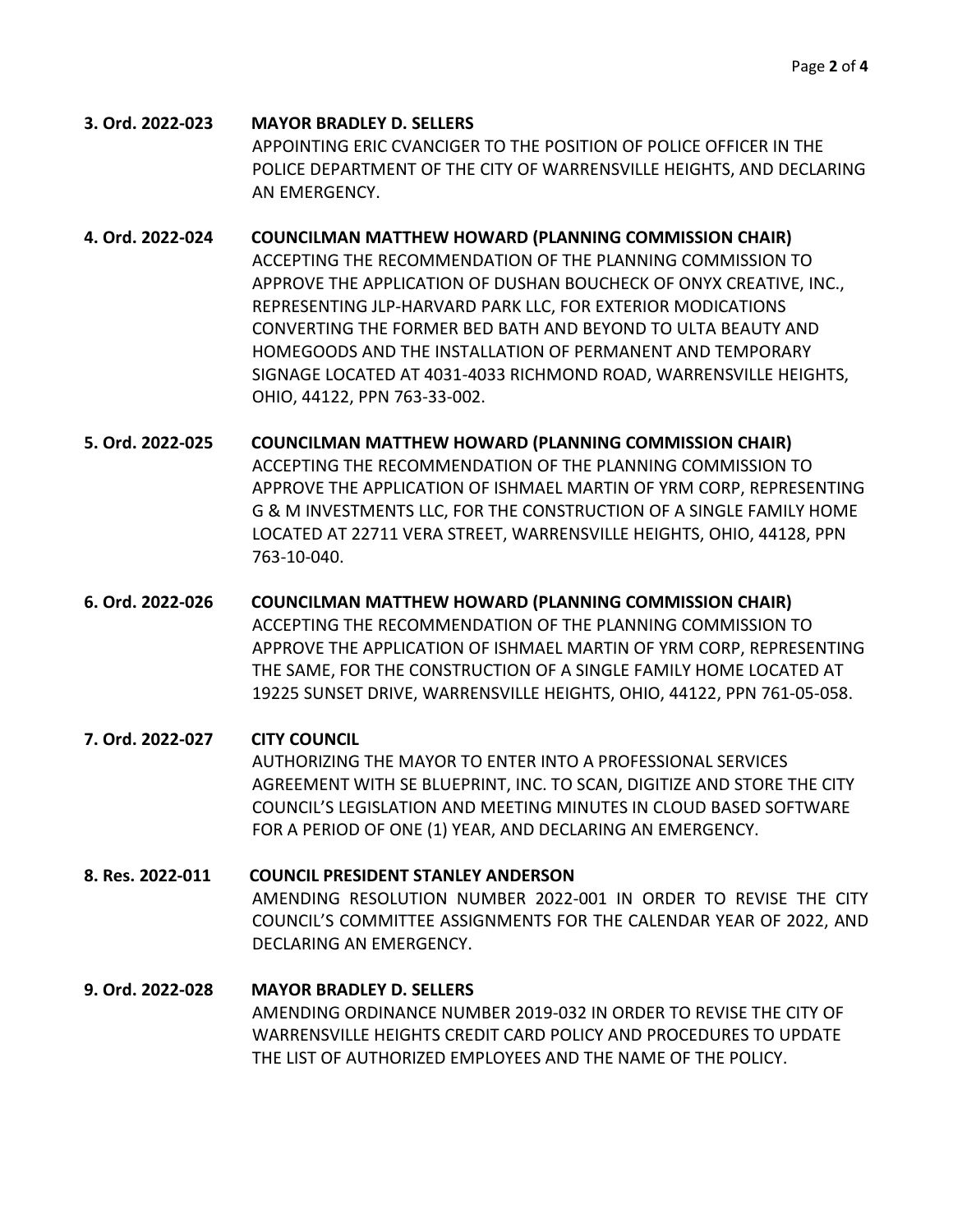#### **10. Ord. 2022-029 MAYOR BRADLEY D. SELLERS**

AUTHORIZING THE MAYOR TO PURCHASE A 2022 FORD EXPLORER IN AN AMOUNT NOT TO EXCEED \$33,729.77 FROM MONTROSE FORD, INC. PURSUANT TO A STATE TERM CONTRACT FOR USE IN THE WARRENSVILLE HEIGHTS POLICE DEPARTMENT, AND DECLARING AN EMERGENCY.

#### **11. Ord. 2022-030 MAYOR BRADLEY D. SELLERS**

AUTHORIZING THE MAYOR TO ENTER INTO AN AGREEMENT WITH DYNAMO METRICS LLC FOR THE NEIGHBORHOOD INTEL LICENSE AND PROFESSIONAL SERVICES FOR A PERIOD OF ONE (1) YEAR, AND DECLARING AN EMERGENCY.

#### **12. Res. 2022-012 MAYOR BRADLEY D. SELLERS**

AUTHORIZING THE ADMINISTRATION TO ENGAGE IN A PUBLIC BIDDING PROCESS TO ADVERTISE FOR AND SOLICIT COMPETITIVE BIDS FOR OPERATORS OF TOWING SERVICES FOR THE CITY OF WARRENSVILLE HEIGHTS, AND DECLARING AN EMERGENCY.

#### **13. Res. 2022-013 MAYOR BRADLEY D. SELLERS**

AUTHORIZING THE ADMINISTRATION TO ENGAGE IN A PUBLIC BIDDING PROCESS TO ADVERTISE FOR AND SOLICIT COMPETITIVE BIDS FOR SNOW REMOVAL SERVICES FOR THE 2022-2023 WINTER SEASON IN THE CITY OF WARRENSVILLE HEIGHTS, AND DECLARING AN EMERGENCY.

#### **14. Res. 2022-014 MAYOR BRADLEY D. SELLERS**

AUTHORIZING THE ADMINISTRATION TO ENGAGE IN A PUBLIC BIDDING PROCESS TO ADVERTISE FOR AND SOLICIT COMPETITIVE BIDS FOR LANDSCAPING SERVICES FOR THE 2023 LANDSCAPING SEASON IN THE CITY OF WARRENSVILLE HEIGHTS, AND DECLARING AN EMERGENCY.

#### **15. Res. 2022-015 MAYOR BRADLEY D. SELLERS**

AUTHORIZING THE MAYOR AND OTHER OFFICIALS OF THE CITY OF WARRENSVILLE HEIGHTS, AS APPROPRIATE, TO DISPOSE OF 11 RECLINERS FROM THE FIRE DEPARTMENT.